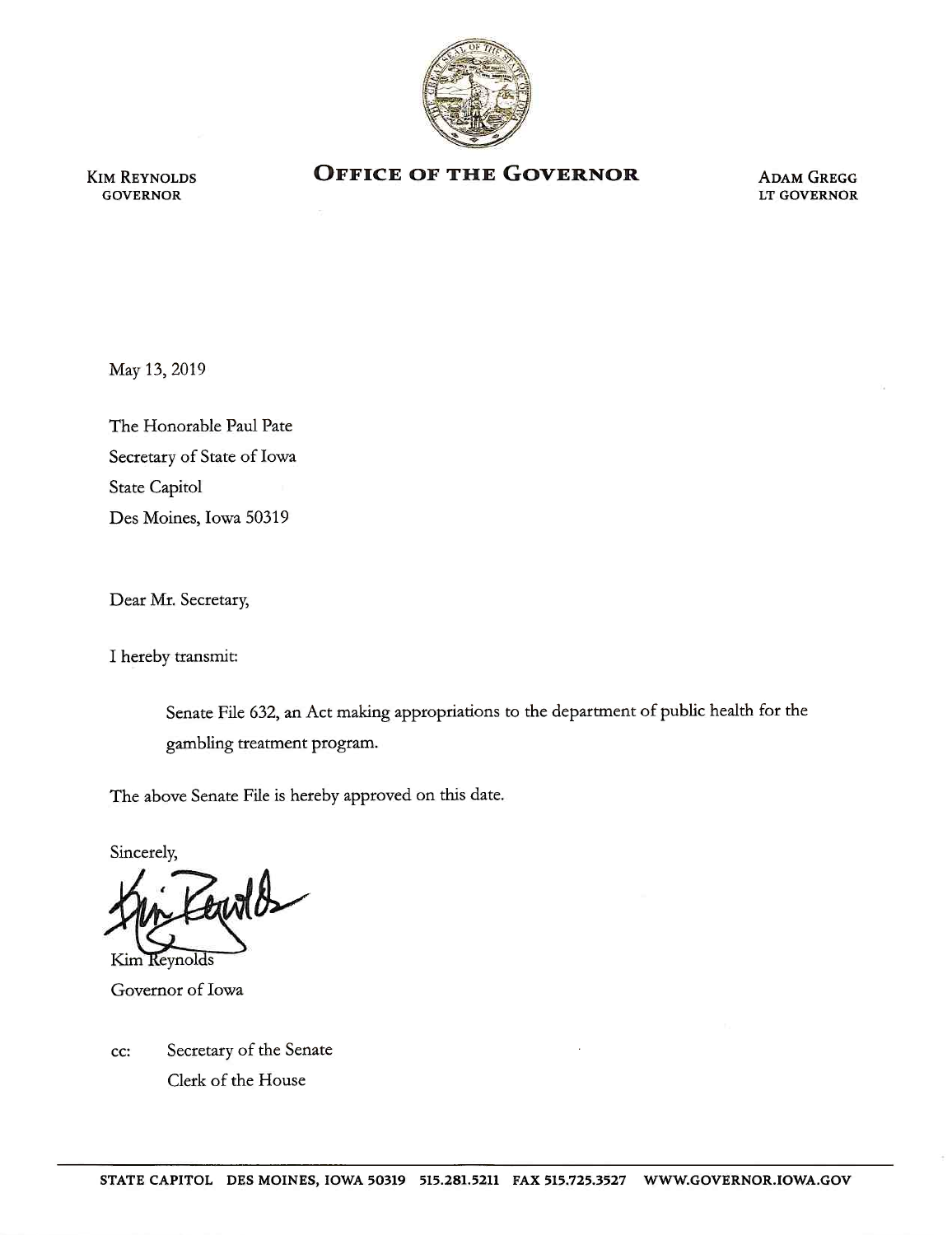

Senate File 632

## AN ACT

MAKING APPROPRIATIONS TO THE DEPARTMENT OF PUBLIC HEALTH FOR THE GAMBLING TREATMENT PROGRAM.

BE IT ENACTED BY THE GENERAL ASSEMBLY OF THE STATE OF IOWA:

Section 1. DEPARTMENT OF PUBLIC HEALTH  $-$  GAMBLING TREATMENT PROGRAM. There is appropriated from the fund created in section 8.57, subsection 6, if enacted, to the Iowa department of public health for the fiscal year beginning July 1, 2019, and ending June 30, 2020, the following amount, or so much thereof as is necessary, to be used for the purposes designated: